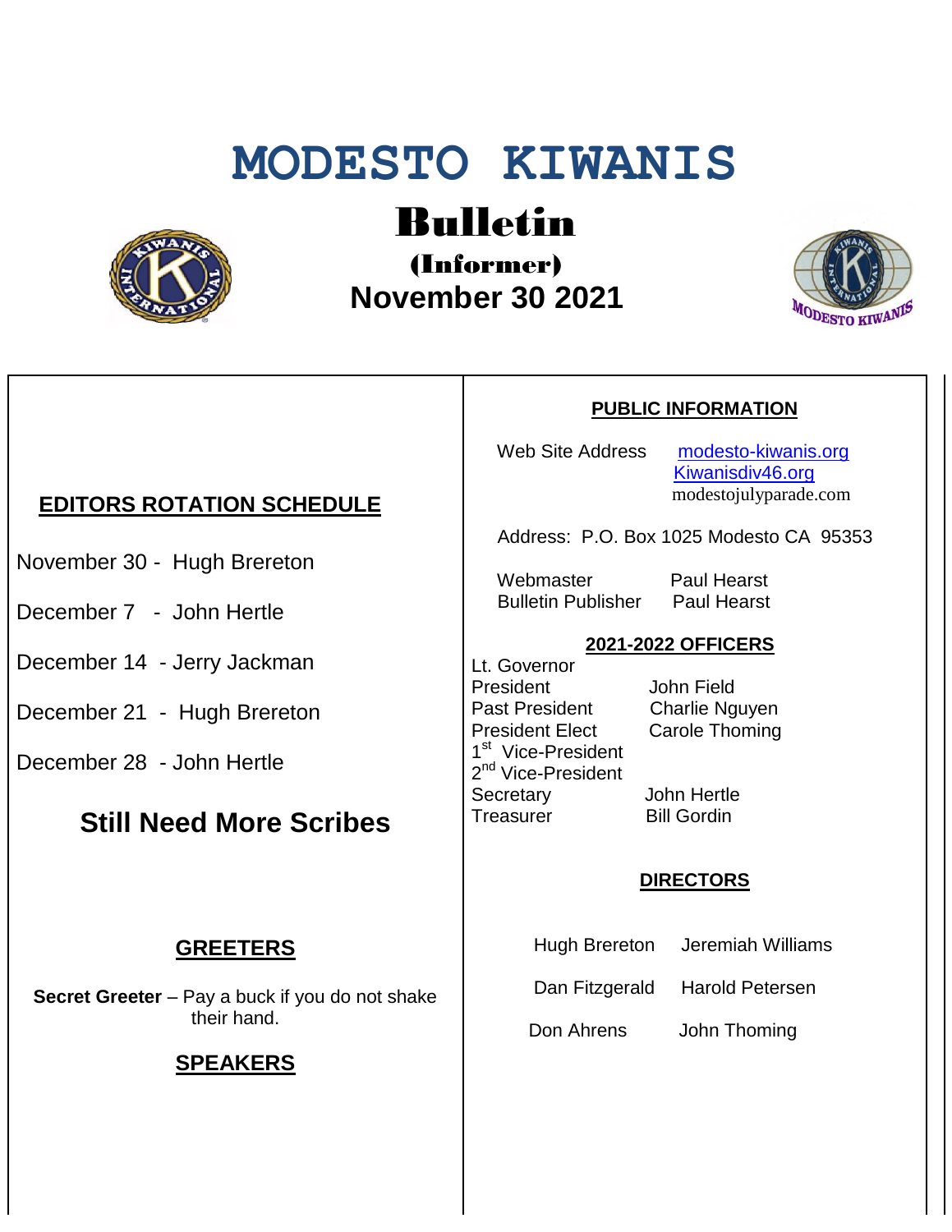**President John Field** called is to Order. **Harold Petersen** led us in the Pledge, **Don Ahrens** led us in the "old, familiar" Song, and **John Field** led us in Prayer. Familiar songs must be **Don's** forte, as its rendition was, for us, superb.

**John Hertle's** mother, Carol Hertle, was his guest for the meeting. Very nice lady, who sat next to this editor.

**Craig Haupt** attended with wife (and best friend"), Diane (37 years of marriage I thought he said), and their very young (9 months?), and extremely behaved granddaughter "Isla" (no crying, etc., just looking about.) Welcome to Diane and Isla.

**-Craig** will be leading next Tuesday's meeting and handling the Board Meeting immediately thereafter, as **John Field** cannot make either.

Speaking of **John Field,** his wife, Christine, was his guest as well. Welcome to you too.

Our *Club Holiday party* will be December 9th, from 5:30 p.m. until**…….** Please contact **John Hertle** to confirm you plan to attend. Thanks to Mary Ellen and **John** for making their nice home available. There will be a *"gift exchange",* so bring a gift to participate in the exchange.

The 4th of July Committee has given the Club a check for \$1,900 for their fundraising. Thanks to all. **Jeremiah Williams** is the Committee Chair, usually assisted by **John Field**

Sea Scout ship is in dry dock for inspection. "Safety First'.

**John Thoming** asked **Don Ahrens**, our resident meteorologist, when it will next rain. **John** has to let the irrigation district know if he needs water. Unfortunately, **Don** said, "Nothing at least for the next 10 days." I don't think that was what **John** was hoping for. (He probably wanted another "atmospheric river" like a few months ago when Modesto received a lot of rain in a limited time

"Green Bay Packers" won, **Carole Thoming** volunteered. Not to be outdone, **Bill Gordin** volunteered the Raiders (note city not specified) also won. **Bill** recorded it, then watched some of it, fell asleep, and woke up at 2:00 **p.m.** to watch until it ended